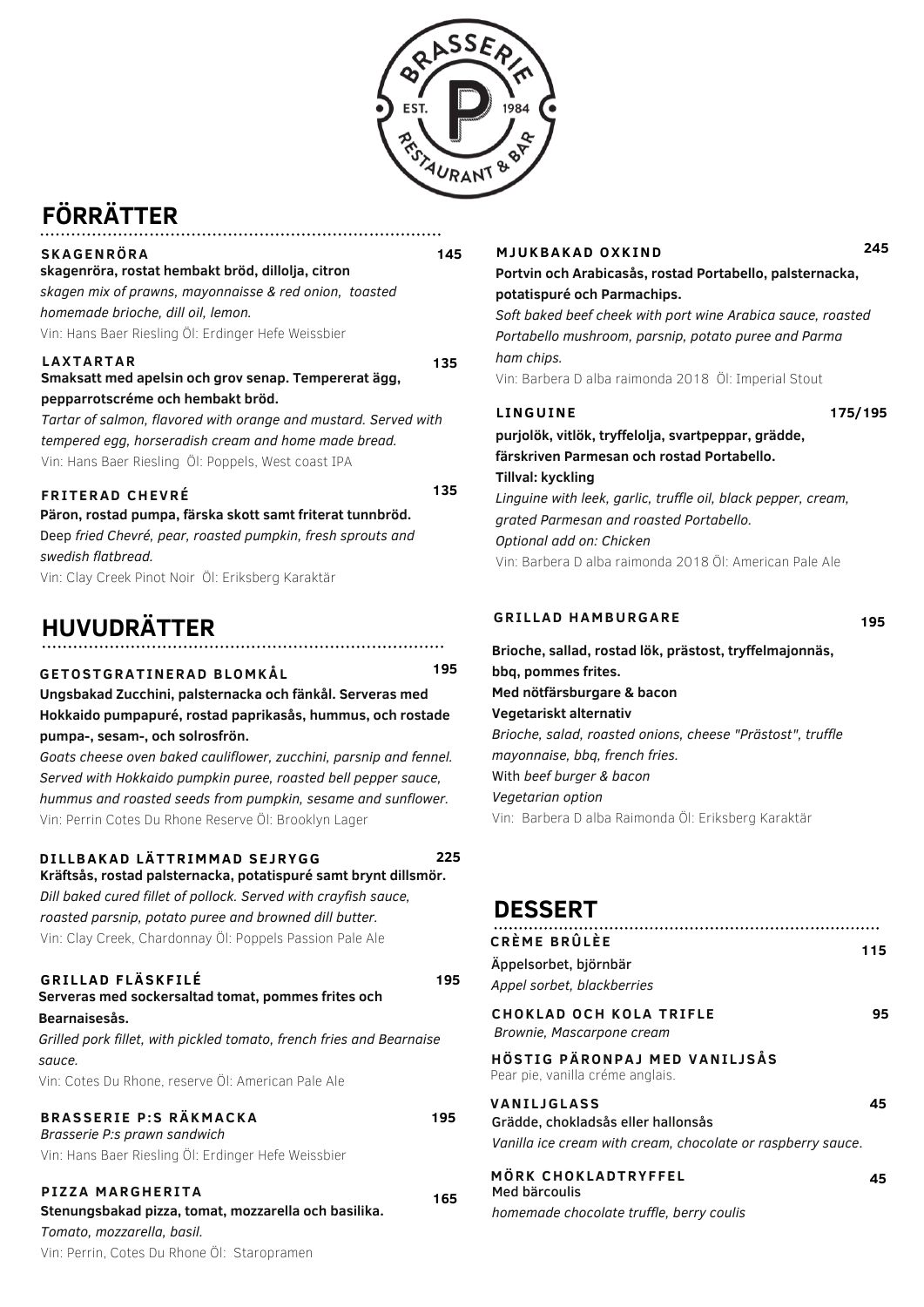

| <b>ROTT VIN RED WINE</b>                                                       |           |
|--------------------------------------------------------------------------------|-----------|
| <b>Patriale Rosso</b><br>Italien                                               | 95 / 475  |
| Barbera D'alba Raimonda 2018<br>Italien                                        | 110/525   |
| Perrin, Cotes du Rhone Reserve<br>Frankrike                                    | 120 / 545 |
| <b>Montes</b><br>Cabernet Sauvignon, Chile                                     | 795       |
| <b>Clay Creek</b><br>Pinot Noir, USA                                           | 110 / 525 |
| Ravazzi Chianti Reserva<br>Colorino del Valdarno, Mammolo, Ciliegiolo<br>Italy | 595       |

# **ROSÉ VIN** ROSÉ WINE

| <b>Malgher Pinot Grigio</b> | 95/475 |
|-----------------------------|--------|
| Italien                     |        |
|                             |        |
|                             |        |
|                             |        |

| <b>BUBBEL SPARKLING WINE</b>       |        |
|------------------------------------|--------|
| <b>Ruida Domo</b><br>Cava, Spanien | 95/425 |
| Villa Degli<br>Prosecco, Italien   | 95/425 |

# **CHAMPAGNE**

| Mercier Brut | 795 |
|--------------|-----|
|              |     |

| . <b>VITT.VIN</b> WHITE.WINE            | . <b>.</b> |
|-----------------------------------------|------------|
| <b>Patriale Bianco</b><br>Italien       | 95 / 475   |
| <b>Clay Creek</b><br>Chardonnay, USA    | 110/525    |
| Hans Baer<br>Riesling, Tyskland         | 110/525    |
| <b>Unus Roero Arneis</b><br>Italien     | 525        |
| <b>Montes</b><br>Sauvignon Blanc, Chile | 110/525    |
| Alba de Vetus<br>Rias Baixas, Spanien   | 745        |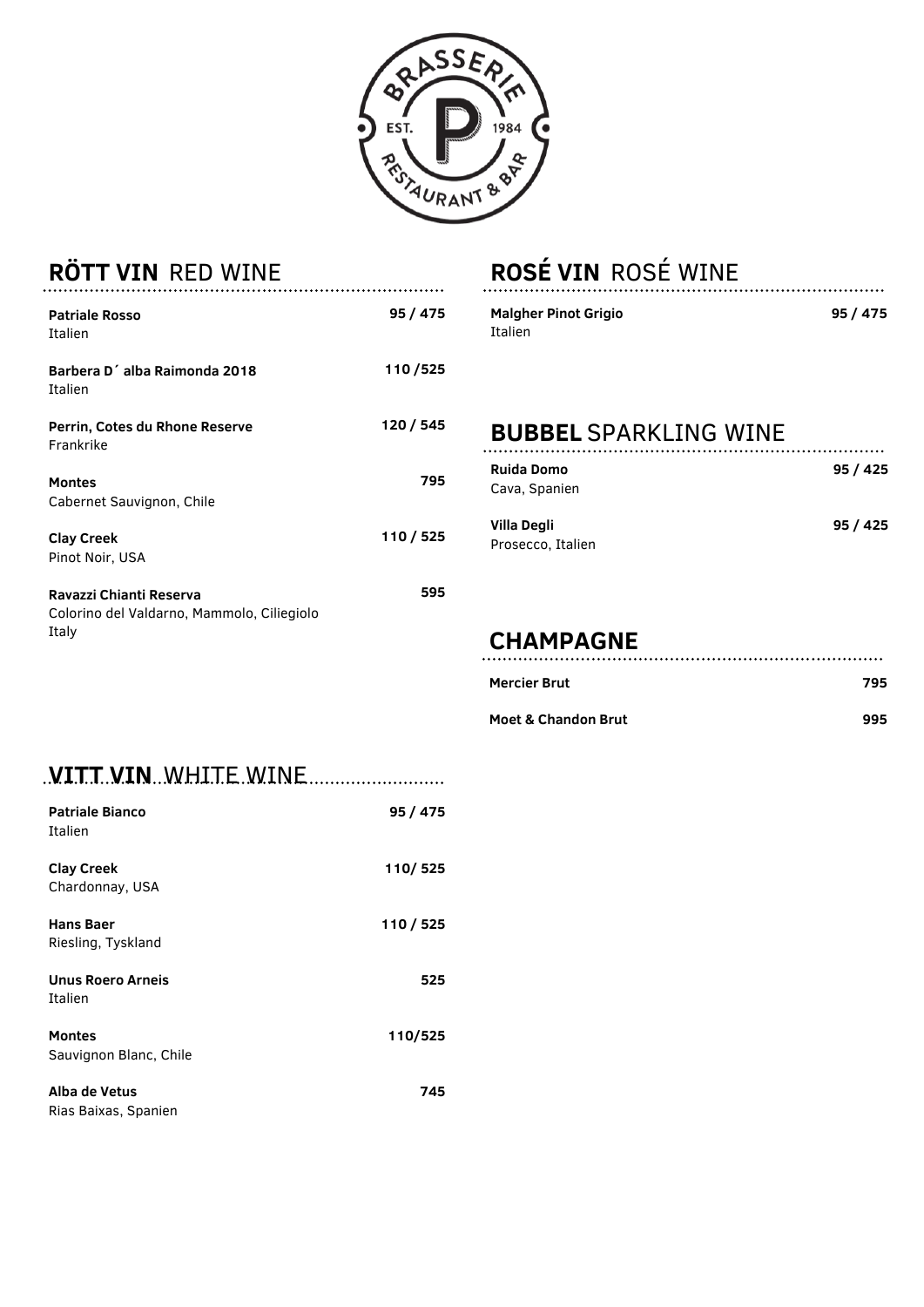

| <b>FATOL DRAFT BEER</b> |  |
|-------------------------|--|
|                         |  |

#### **CIDERSOMERSBY PÄRON 33CL**

| <b>ERIKSBERG KARAKTÄR</b> | 78 | <b>SOMERSBY PARON 33CL</b>  | 70 |
|---------------------------|----|-----------------------------|----|
| 40cl - Swedish Malt Lager |    |                             |    |
|                           |    | SOMERSBY ORGANIC APPLE 33CL | 70 |
| <b>STAROPRAMEN</b>        | 85 |                             |    |
| 40cl - Czeg Pilsner       |    | XIDE STRAWBERRY BLOSSOM     | 75 |

# **LOKALT** LOCAL BEER

| <b>Russian Imperial Stout</b><br>33cl - Stout Poppels             | 96 |
|-------------------------------------------------------------------|----|
| <b>American Pale Ale</b><br>33cl - Pale Ale, Poppels, Gluten free | 89 |
| <b>West Coast IPA</b><br>33cl - IPA Poppels                       | 89 |
| <b>Passion Pale Ale</b><br>33 cl - Pale Ale                       | 89 |

## **FLASKÖL** BOTTLED BEER

| <b>ERIKSBERG</b><br>50cl Swedish Lager                | 83 |
|-------------------------------------------------------|----|
| <b>ERDINGER WEISSBIER</b><br>50cl - German Wheat Beer | 89 |
| <b>CARLSBERG HOF</b><br>33cl - Danish Light Lager     | 68 |
| <b>CARNEGIE 100W IPA</b><br>33CL - SVERIGE            | 86 |
| <b>CELIA</b><br>33cl - Czeg Lager (Gluten Free)       | 75 |
| <b>BROOKLYN LAGER</b><br>33CL - AMERICAN LAGER        | 86 |

..................

### **ALKOHOLFRITT** NON ALCOHOLIC

| SOMERSBY ROSE 33 CL                   | 47 |
|---------------------------------------|----|
| <b>CARLSBERG NON ALCOHOLIC</b>        | 47 |
| <b>ERIKSBERG HOVMÄSTARLAGER</b>       | 47 |
| <b>BROOKLYN SPECIAL</b>               | 57 |
| <b>BILLABONG SPARKLING</b>            | 47 |
| <b>BARRELS &amp; DRUMS CHARDONNAY</b> | 47 |
| <b>BARRELS &amp; DRUMS MERLOT</b>     | 47 |
| <b>ALKOHOLFRI DRINK</b>               | 52 |
| PEPSI/PEPSI MAX/7UP ZERO/ZINGO        | 32 |
| <b>GINGER ALE</b>                     | 32 |
| <b>JUICE</b>                          | 32 |